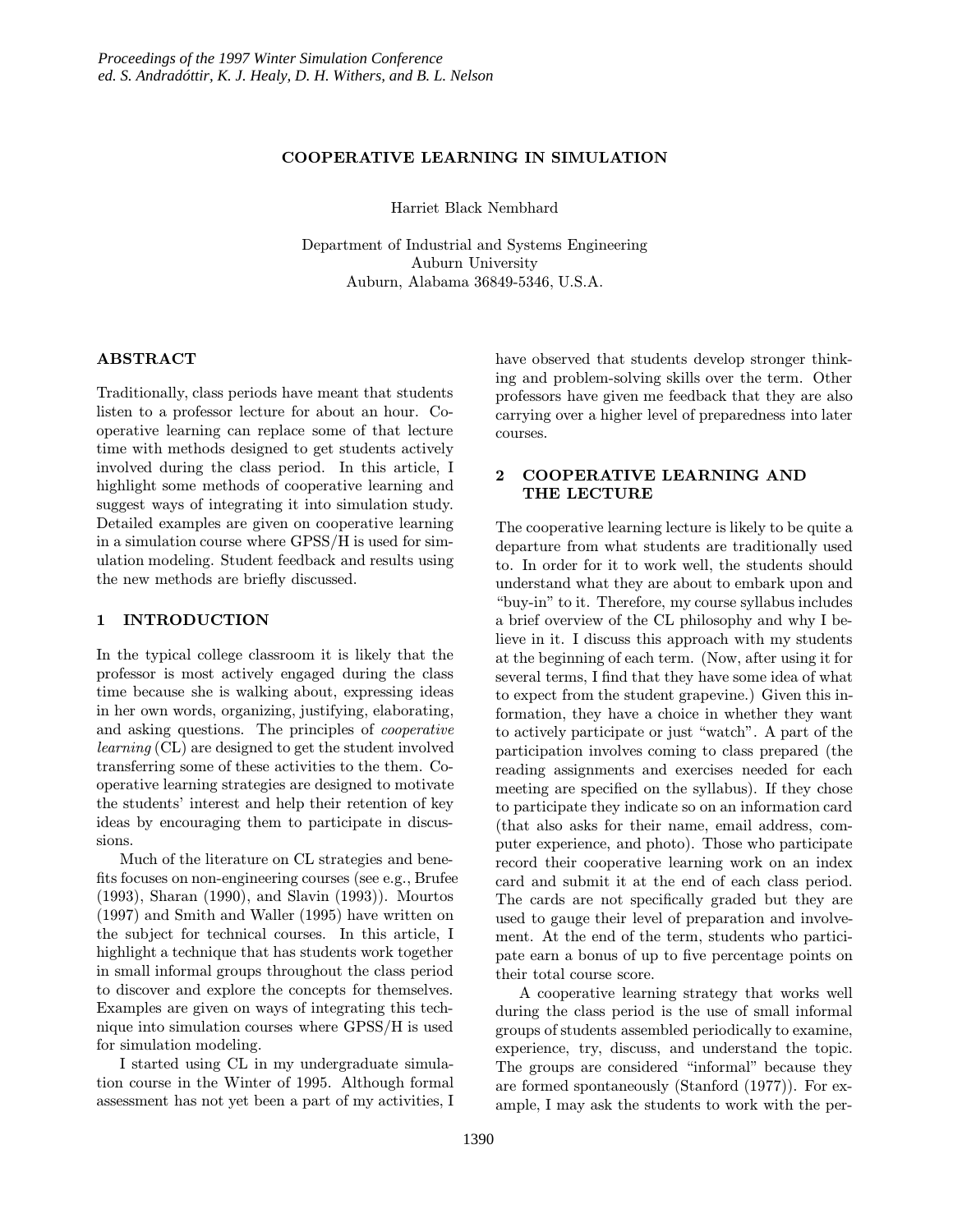son on their right/left or randomly pair them up as they come in the room (depending on the size of the class). A schematic on how the cooperative learning class proceeds in a one hour period is shown in Figure 1 (adapted from Smith and Waller (1995)).

The class meeting begins with an advanced organizing activity designed to focus their attention on the session topic. The activity may involve collecting thoughts to contribute to a group discussion on an opening question based the reading or exercises assigned for the day. The topic is further investigated with three "mini-lectures." The class concludes with a discussion wherein all of the students contribute to a summary of the main points. The figure conveys that the lecture is transformed from being an isolated one-dimensional effort to a building-block in developing an understanding of a topic.

The group development work is usually subdivided into a minute or so to think about the question or exercise independently followed by a few minutes to work in the group. The advantage to this approach is that it gives the individual an opportunity for formulate a contribution to the group's work. Furthermore, they feel they should make a contribution since they were given the time. While the groups are at work, I circulate around the room to coach and encourage them in their work. At the end of this step, I ask groups to volunteer their responses. In some of the literature, this approach is termed think/pair/share (see, e.g., Davidson, et al. (1992) and Sharan and Sharan (1992) ).

Many educators express three frequent responses to this CL approach. One is an uneasiness about "giving up control" of their classrooms. The second is that it sacrifices the amount of material that can be "covered" in a course if class time is turned over to student work. The third is a feeling that they aren't fully doing their job unless giving a polished lecture (Monk (1983)). It's true that some of the spotlight is relinquished to the students during the class but I think they are left with a greater impression when they are the ones doing some of the thinking and talking in class. I have found that we can investigate the same topics as those my course contained before introducing CL plus gain the benefit from student involvement. However, designing the cooperative learning class takes a significant amount of preparation time because it requires careful development of the student activities in addition to developing the lecture component.

# 3- EXAMPLES OF COOPERATIVE LEARNING ACTIVITY IN A SIMULATION CLASS

Choosing an appropriate text is important in the CL method. Rabow, et al. (1994) indicate that text with shorter sections help facilitate the class segments. In my undergraduate simulation course, we use Introduction to Simulation Using GPSS/H (Schriber (1991)). Many of the chapters in this text fit nicely into one class session and most contain case studies that naturally lend to CL activities. Examples of two class sessions are given below.

Chapter 2 of Schriber's text introduces the topic of entity management in simulation. Figure 2 shows copies of the overhead transparencies used in the class session on this topic. Students who have prepared the reading for the class session can quickly address questions 1 - 3. The first lecture component then focuses on why we need to keep track of transactions and how simulation software accomplishes this task. Questions 4 and 5 in the first group development activity lead to a general discussion of the role of distributions on in simulation modeling. Questions 6 and 7 in the second group development activity lead to understanding of the particulars of creating transactions and reporting on their movement in GPSS/H.

Chapter 6 introduces single server modeling. It includes the text's first case study on modeling a manufacturing system wherein widgets are assembled and heat treated in an oven (the single server). Students are required to read and prepare a written summary of each case study in the text before the class meets. Figure 3 shows the material used in the class session. The advanced organization activity in this example leads to a discussion of queueing disciplines and the nature of servers. The first group development activity flows into an investigation of modeling the single servers. The second group development activity prepares us to delve into issues stemming from the case study. The theme of the mini-lectures after a case study is often what other issues would the president of the company be concerned about and how would we address them using simulation as a decision-making tool.

It is important that the questions or exercises be clearly stated. I have developed files for cooperative learning activities associated with each chapter of Schriber's text that can be downloaded using the URL given in Section 5. To reiterate, the student's responses on these activities are not directly graded (rather their overall effort earns bonus points at the end of the term as discussed in Section 2). The goal is to engage the students during the class meeting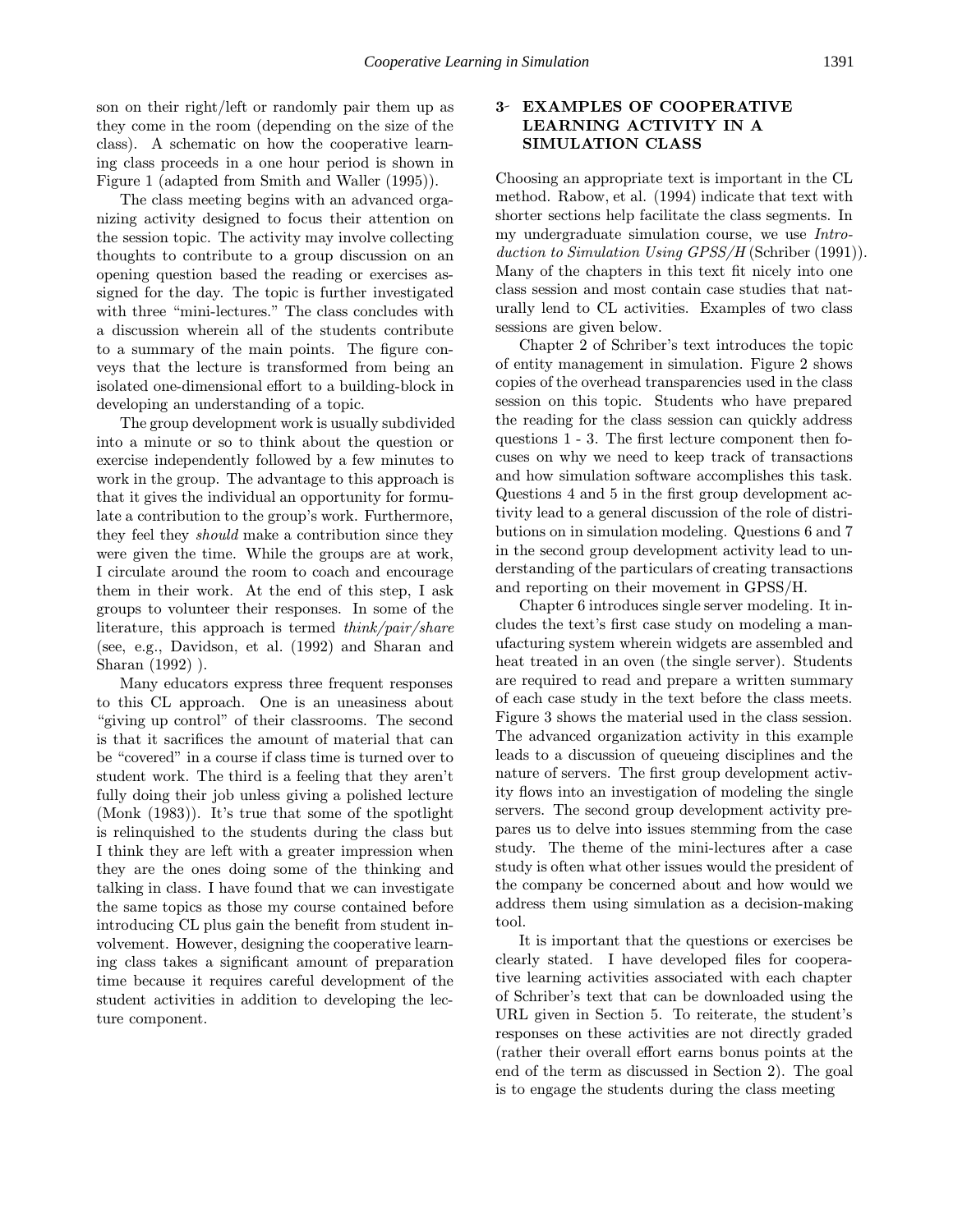

Figure 1: The cooperative learning lecture is divided into segments that promote active involvement on the part of the students.

| <b>Advanced Organization</b>                                         | <b>Group Development</b>                                                          | <b>Group Development</b>                                                         |
|----------------------------------------------------------------------|-----------------------------------------------------------------------------------|----------------------------------------------------------------------------------|
| Chapter 2                                                            | Chapter 2                                                                         | Chapter 2                                                                        |
| 1. What name is given to units of<br>traffic in GPSS/H?              | 4. What is the difference between<br>an arrival time and an<br>interarrival time? | 6. Under what condtions will a lis<br>file be created in GPSS/H?                 |
| 2. In a model, can more than one<br>unit of traffic move at at time? | 5. How can a sample from a 0-1<br>uniform distribution be                         | 7. Which columns are reserved for<br>tables in the recommended<br>GPSS/H format? |
| 3. What three conditions may force                                   | converted to a general uniform                                                    | 8. For what reasons might a block                                                |
| a unit of traffic to stop moving?                                    | distribution?                                                                     | statement be assigned a label?                                                   |

Figure 2: Cooperative Learning Activities on Entity Management

| <b>Advanced Organization</b><br>Chapter 6                          | <b>Group Development</b><br>Chapter 6                                                                     | <b>Group Development</b><br>Chapter 6                                                                            |
|--------------------------------------------------------------------|-----------------------------------------------------------------------------------------------------------|------------------------------------------------------------------------------------------------------------------|
| 1. Give definitions for queue and<br>queueing system.              | 4. Explain Why True or False:<br>Waiting time is typically determined<br>by sampling from a distribution. | 6. In Case Study 6A, assume there<br>is never any delay in the use of the<br>oven. Carry out manual calculations |
| 2. Give an example of an OLOS<br>queueing system in which the      | 5. Explain Why True or False:                                                                             | to determine how many widgets<br>the system can produce in 40                                                    |
| server is a thing and an example<br>in which a server is a person. | Service time is typically determined<br>by sampling from a distribution.                                  | hours.                                                                                                           |
| 3. Why would a unit of traffic be.<br>denied access to a server?   |                                                                                                           |                                                                                                                  |

Figure 3: Cooperative Learning Activities on Single Server Modeling